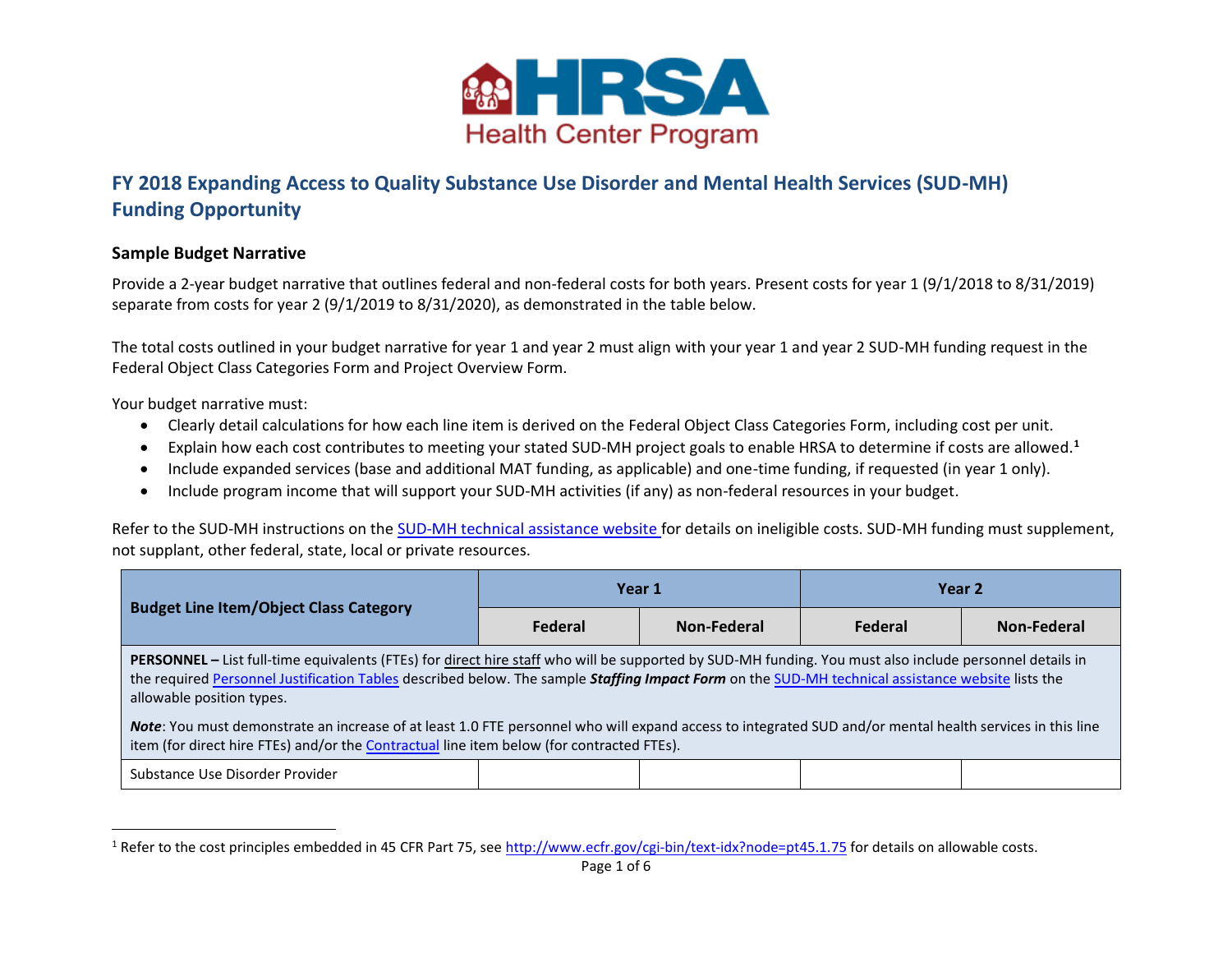

|                                                                                                                                                                                                                                                                       | Year 1         |                    | Year <sub>2</sub> |                    |  |  |
|-----------------------------------------------------------------------------------------------------------------------------------------------------------------------------------------------------------------------------------------------------------------------|----------------|--------------------|-------------------|--------------------|--|--|
| <b>Budget Line Item/Object Class Category</b>                                                                                                                                                                                                                         | <b>Federal</b> | <b>Non-Federal</b> | Federal           | <b>Non-Federal</b> |  |  |
| Licensed Clinical Social Worker                                                                                                                                                                                                                                       |                |                    |                   |                    |  |  |
| Case Manager                                                                                                                                                                                                                                                          |                |                    |                   |                    |  |  |
| <b>Addiction Medicine Specialist</b>                                                                                                                                                                                                                                  |                |                    |                   |                    |  |  |
| <b>TOTAL PERSONNEL</b>                                                                                                                                                                                                                                                |                |                    |                   |                    |  |  |
| FRINGE BENEFITS - List the components that comprise the fringe benefit rate for proposed direct hire staff. Fringe benefits should be directly proportional<br>to the portion of personnel costs allocated for the SUD-MH project.                                    |                |                    |                   |                    |  |  |
| FICA @ X.XX%                                                                                                                                                                                                                                                          |                |                    |                   |                    |  |  |
| Health Insurance @ X%                                                                                                                                                                                                                                                 |                |                    |                   |                    |  |  |
| Dental @ X%                                                                                                                                                                                                                                                           |                |                    |                   |                    |  |  |
| Unemployment Insurance @ X%                                                                                                                                                                                                                                           |                |                    |                   |                    |  |  |
| Workers Compensation @ X%                                                                                                                                                                                                                                             |                |                    |                   |                    |  |  |
| Disability @ X%                                                                                                                                                                                                                                                       |                |                    |                   |                    |  |  |
| <b>TOTAL FRINGE BENEFITS</b>                                                                                                                                                                                                                                          |                |                    |                   |                    |  |  |
| TRAVEL - The travel budget should reflect expenses associated with travel for consultants, direct hire staff, and/or contractors to attend trainings. List<br>travel costs according to local and long distance travel.                                               |                |                    |                   |                    |  |  |
| Local travel to provide SUD services at another in-<br>scope site (mileage rate, number of miles, reason,<br>staff travelling)                                                                                                                                        |                |                    |                   |                    |  |  |
| Behavioral Health Integration Conference (2 people<br>@ \$XXXX per person)                                                                                                                                                                                            |                |                    |                   |                    |  |  |
| <b>TOTAL TRAVEL</b>                                                                                                                                                                                                                                                   |                |                    |                   |                    |  |  |
| EQUIPMENT - Only one-time funding in year 1 can be used for equipment costs. Equipment means tangible personal property (including information<br>technology systems) having a useful life of more than one year and a per-unit acquisition cost of at least \$5,000. |                |                    |                   |                    |  |  |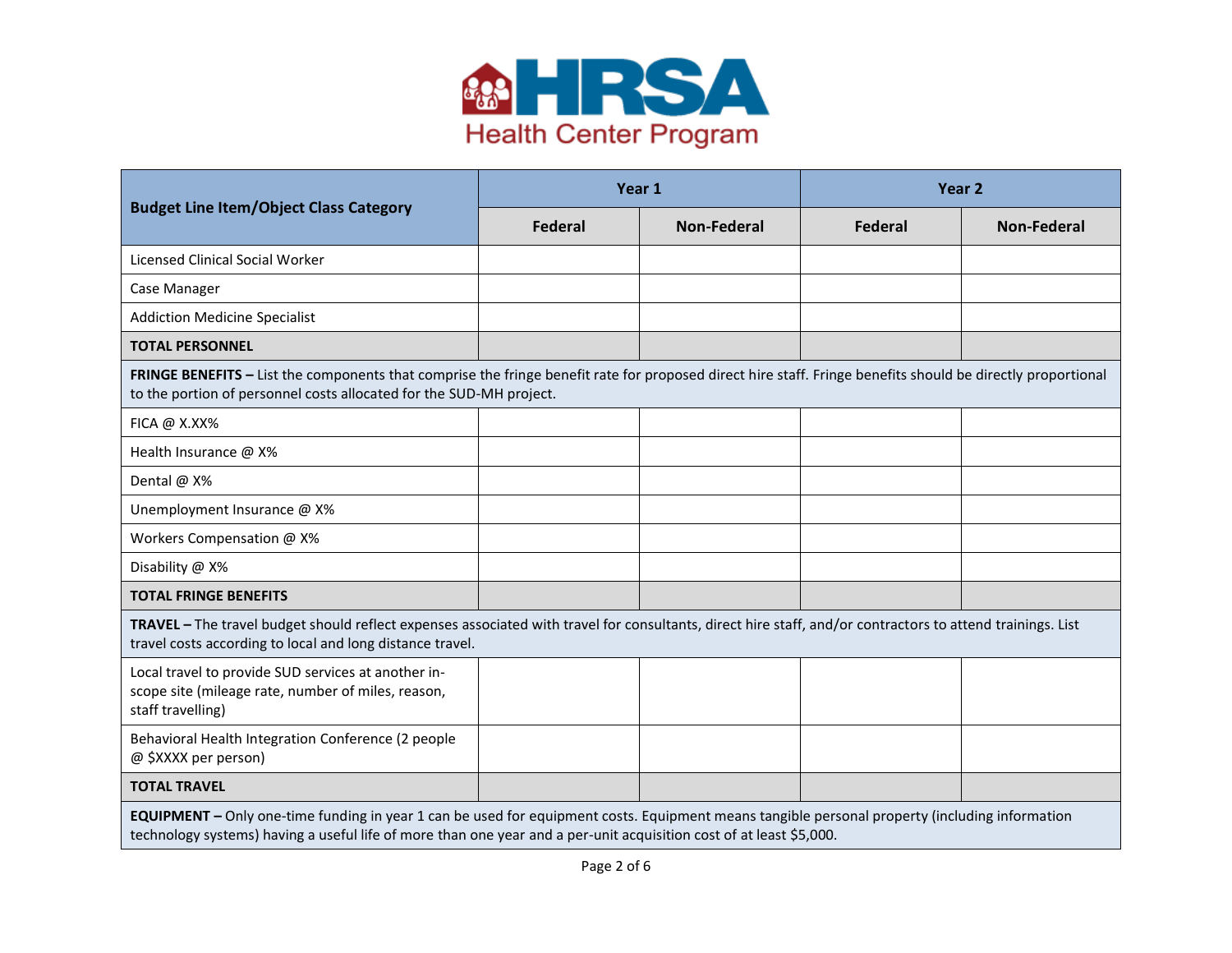

|                                                                                                                                                                              | Year 1  |             | Year <sub>2</sub> |             |  |
|------------------------------------------------------------------------------------------------------------------------------------------------------------------------------|---------|-------------|-------------------|-------------|--|
| <b>Budget Line Item/Object Class Category</b>                                                                                                                                | Federal | Non-Federal | Federal           | Non-Federal |  |
| EHR upgrade to latest ONC-certified version (1 $\omega$<br>\$XX,XXX)                                                                                                         |         |             | N/A               |             |  |
| Kiosks to facilitate patient registration, scheduling,<br>and chart access (2 kiosks @ \$X,XXX each)                                                                         |         |             | N/A               |             |  |
| Mobile medical van to facilitate SUD and mental<br>health service delivery (@ \$XX,XXX)                                                                                      |         |             | N/A               |             |  |
| <b>TOTAL EQUIPMENT</b>                                                                                                                                                       |         |             | N/A               |             |  |
| SUPPLIES - List the items necessary for implementing the proposed project. Note: Equipment that does not meet the \$5,000 threshold listed above should<br>be included here. |         |             |                   |             |  |
| Webcams to support telehealth (10 webcams @ \$XX<br>each (less than \$5,000 per unit))                                                                                       |         |             |                   |             |  |
| Tablets to improve consistency and reliability of<br>screening patients for SUD and/or mental health<br>conditions (5 tablets @ \$XXX each (less than \$5,000<br>per unit))  |         |             |                   |             |  |
| Case management EHR software to develop,<br>implement, and monitor treatment plans across the<br>multidisciplinary team (software @ \$X,XXX)                                 |         |             |                   |             |  |
| <b>TOTAL SUPPLIES</b>                                                                                                                                                        |         |             |                   |             |  |

<span id="page-2-0"></span>**CONTRACTUAL –** Provide a clear explanation as to the purpose of each contract. Note how costs were estimated and outline specific contract deliverables. You are responsible for ensuring that you have in place an established and adequate procurement system with fully developed written procedures for awarding and monitoring contracts. For contracted personnel, you must also include personnel details in the require[d Personnel Justification Table](#page-4-0) described below.

*Note*: You must demonstrate an increase of at least 1.0 FTE personnel who will expand access to integrated SUD and/or mental health services in this line item (for contracted FTEs), and/or the [Personnel l](#page-0-0)ine item above (for direct hire FTEs).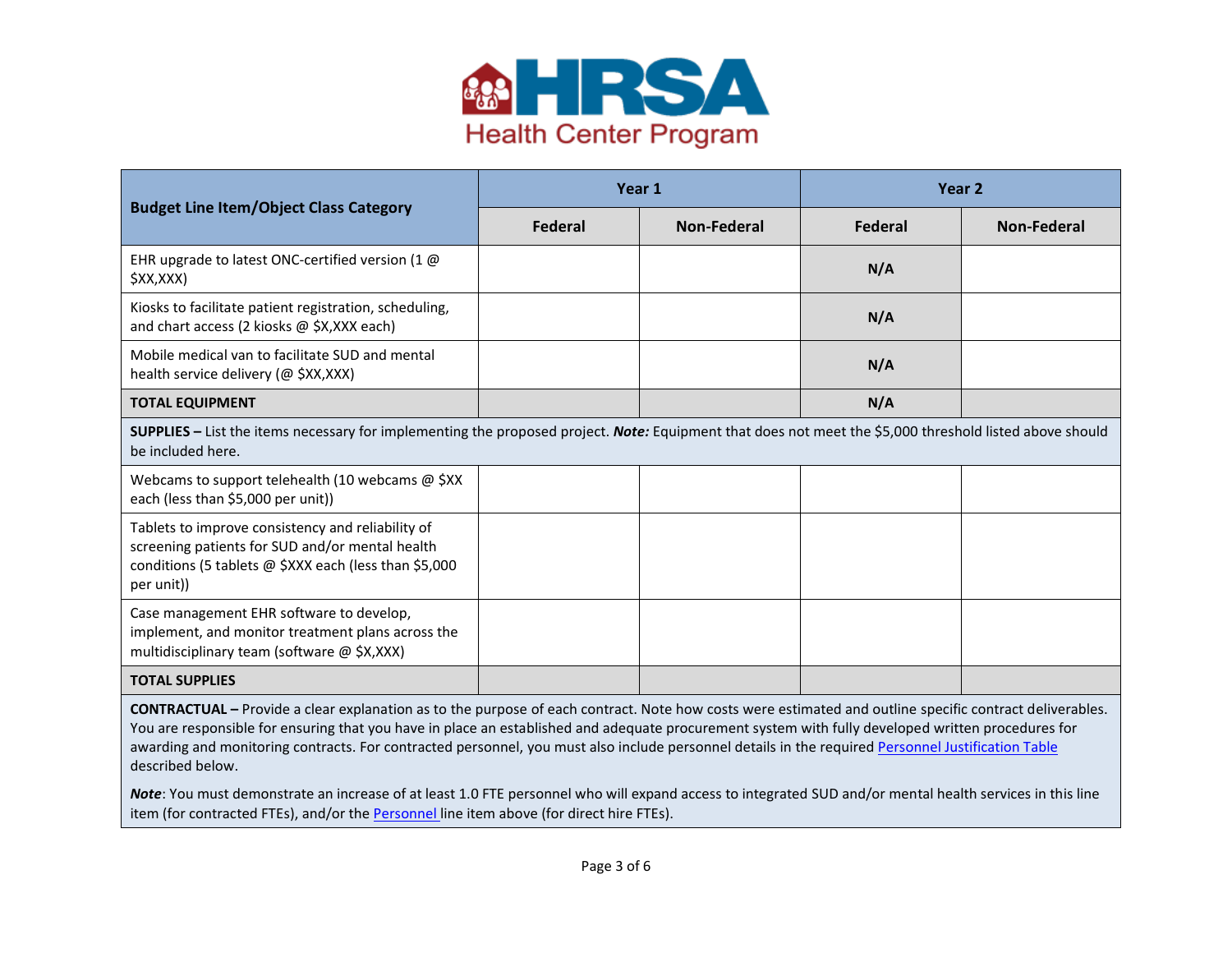

|                                                                                                                                                                            |                | Year 1      | Year <sub>2</sub> |             |  |
|----------------------------------------------------------------------------------------------------------------------------------------------------------------------------|----------------|-------------|-------------------|-------------|--|
| <b>Budget Line Item/Object Class Category</b>                                                                                                                              | <b>Federal</b> | Non-Federal | Federal           | Non-Federal |  |
| Psychiatrist to provide 100 hours of mental health<br>services (100 hours @ \$XXX per hour)                                                                                |                |             |                   |             |  |
| Consultant to provide medication-assisted treatment<br>training to current providers (30 hours @ \$XX per<br>hour)                                                         |                |             |                   |             |  |
| Cybersecurity coach to train personnel to ensure<br>security of patients' SUD and mental health<br>information (20 hours x \$XX per hour)                                  |                |             |                   |             |  |
| Contracted practice transformation facilitator to<br>support adoption of selected evidence-based<br>behavioral health integration model (40 hours @ \$XX<br>per hour)      |                |             |                   |             |  |
| <b>TOTAL CONTRACTUAL</b>                                                                                                                                                   |                |             |                   |             |  |
| <b>CONSTRUCTION</b> - Only one-time funding in year 1 can be used for minor alterations/renovation (A/R) costs. Include such minor A/R costs on this<br>Construction line. |                |             |                   |             |  |
| Renovation costs to create new space for patient<br>counseling, group visits, and training in self-<br>management tools (@ \$XX,XXX)                                       |                |             | N/A               |             |  |
| <b>TOTAL CONSTRUCTION</b>                                                                                                                                                  |                |             | N/A               |             |  |
| <b>OTHER</b> – Include all costs that do not fit into any other category and provide an explanation of each cost.                                                          |                |             |                   |             |  |
| Software licensure (X @ \$XXX each)                                                                                                                                        |                |             |                   |             |  |
| <b>TOTAL OTHER</b>                                                                                                                                                         |                |             |                   |             |  |
| <b>INDIRECT COSTS</b> - You may include indirect costs in your budget request only if your organization has a negotiated indirect cost rate agreement.                     |                |             |                   |             |  |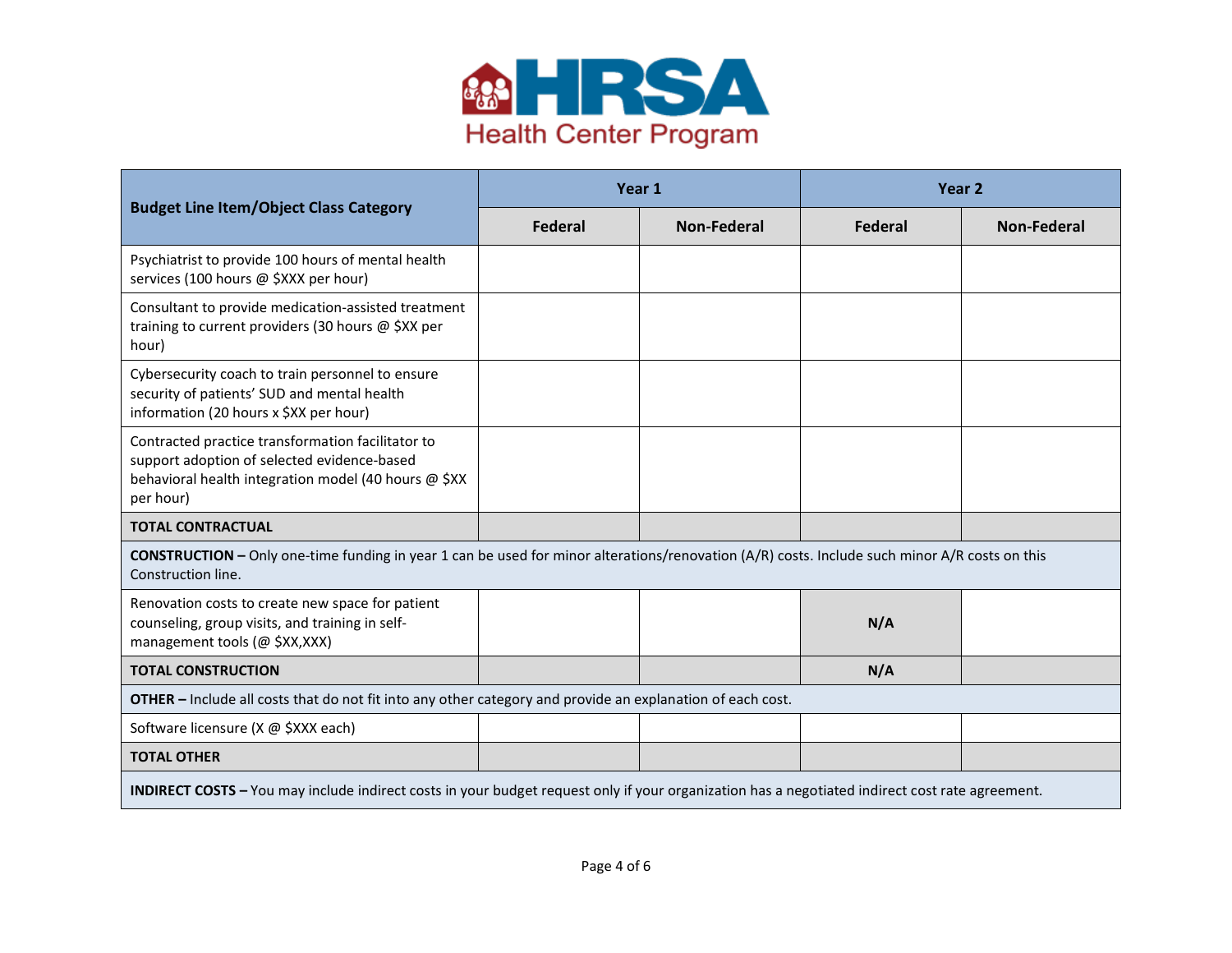

|                                                                     |         | Year 1      | Year 2  |             |
|---------------------------------------------------------------------|---------|-------------|---------|-------------|
| <b>Budget Line Item/Object Class Category</b>                       | Federal | Non-Federal | Federal | Non-Federal |
| X.XX% indirect rate (includes utilities and accounting<br>services) |         |             |         |             |
| <b>TOTAL INDIRECT COSTS</b>                                         |         |             |         |             |
| <b>TOTAL BUDGET</b>                                                 |         |             |         |             |

## **Salary Limitation Requirements**

The *Consolidated Appropriations Act, 2018* (P.L. 115-141), states, "None of the funds appropriated in this title shall be used to pay the salary of an individual, through a grant or other extramural mechanism, at a rate in excess of Executive Level II." The Executive Level II salary is currently set at \$189,600. This salary limitation also applies to sub-awards/sub-contracts under a HRSA grant or cooperative agreement.

## <span id="page-4-0"></span>**Completing the Personnel Justification Table**

Provide the information included in Personnel Justification Table for all direct hire staff and contractors you propose to support with SUD-MH funding. Reflect any personnel adjustments between year 1 and year 2 of the performance period in separate tables, or if changes are not expected for year 2, state this and provide only a year 1 table.

| <b>Year 1 Proposed Personnel</b><br>(September 1, 2018 through August 31, 2019) |                                    |          |                    |                                                             |                                           |  |
|---------------------------------------------------------------------------------|------------------------------------|----------|--------------------|-------------------------------------------------------------|-------------------------------------------|--|
| <b>Name</b>                                                                     | <b>Position Title</b>              | % of FTE | <b>Base Salary</b> | <b>Adjusted Annual Salary</b><br>(due to Salary Limitation) | <b>Federal Amount</b><br><b>Requested</b> |  |
| J. Smith                                                                        | Contracted<br>Psychiatrist         | 25%      | \$225,000          | \$189,600                                                   | \$47,400                                  |  |
| R. Doe                                                                          | Licensed Clinical<br>Social Worker | 75%      | \$57,550           | \$57,550<br>(no adjustment needed)                          | \$43,163                                  |  |
|                                                                                 | \$90,563                           |          |                    |                                                             |                                           |  |